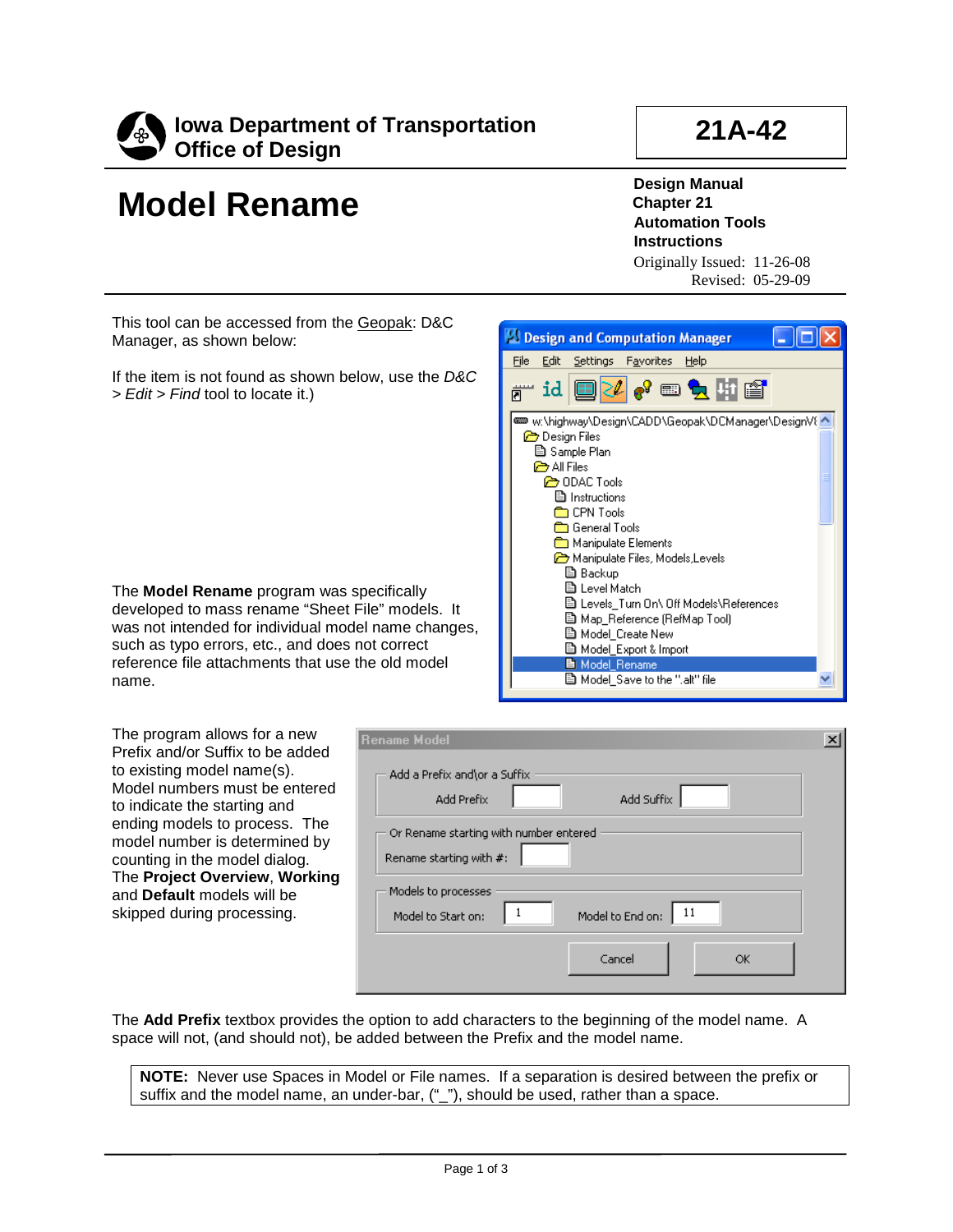The **Add Suffix** textbox provides the option to add characters to the end of the model name. A space will not, (and should not), be added between the model name and the Suffix. (See the paragraph above for more detail about not using spaces in Model names.)

The **Rename Starting with #** textbox provides the option to enter a beginning number to be used as the starting point for sequential numbered model names to replace the existing model names. The program will not rename the actual <u>MicroStation</u> default model, and will not rename models with the names of **Default**, **Project Overview**, and **Working**.

A numerical model number value must be entered in the **Model to Start on:** and **Model to End on:** textboxes. This number is determined by counting models in the Model dialog. The default values are the first and last model in the file.

The **Cancel** button ends the program.

The **OK** button, in the **Model Rename** dialog, begins the model renaming process.

If the **OK** button is clicked with no data entered in any of the **Prefix, Suffix**, or **Rename starting with #** data entry fields, the program will produce the warning dialog shown at the right and will then return to the **Rename Model** dialog after this **OK** button is clicked.



Data entries "AB" and "XY" have been entered in the **Prefix** and **Suffix** boxes respectively, to demonstrate the results, which are shown below and on the next page.

| <b>Rename Model</b>                                                   |  |
|-----------------------------------------------------------------------|--|
| Add a Prefix and\or a Suffix<br>AB.<br>X٧<br>Add Suffix<br>Add Prefix |  |
| Or Rename starting with number entered<br>Rename starting with #:     |  |
| Models to processes<br>11<br>Model to End on:<br>Model to Start on:   |  |
| Cancel<br><b>OK</b>                                                   |  |

The dialog at the right shows the model names before renaming.

| $\mathbfcal{B}$ Models |        | 电雷×岸                                                                                                                                                                                                                           |                          |
|------------------------|--------|--------------------------------------------------------------------------------------------------------------------------------------------------------------------------------------------------------------------------------|--------------------------|
|                        |        | Type 2D/3D Name A                                                                                                                                                                                                              | Description              |
| $\sigma$               |        | CellShape                                                                                                                                                                                                                      | MapShape                 |
| $\sigma$               |        | County Project Number                                                                                                                                                                                                          |                          |
| σ                      | ■      | DET_0050_US_30                                                                                                                                                                                                                 | Detour                   |
|                        | □      | MapShape                                                                                                                                                                                                                       | MapShape                 |
| 00000                  | □      | ML 0050 030                                                                                                                                                                                                                    | <b>TOW</b>               |
|                        | □      | ML 0050 30                                                                                                                                                                                                                     | Main Line                |
|                        | □      | Project Overview                                                                                                                                                                                                               | Project Overview -       |
|                        | $\Box$ | SIT_0020_Special_Grading                                                                                                                                                                                                       | Special Grading,         |
| $\bullet$              | □      | SR_0020_BAve                                                                                                                                                                                                                   | Side Road                |
| ø                      | п      | Stuff                                                                                                                                                                                                                          | test                     |
|                        |        | $\sim$                                                                                                                                                                                                                         | test                     |
|                        |        | and the contract of the contract of the contract of the contract of the contract of the contract of the contract of the contract of the contract of the contract of the contract of the contract of the contract of the contra | $\overline{\phantom{a}}$ |